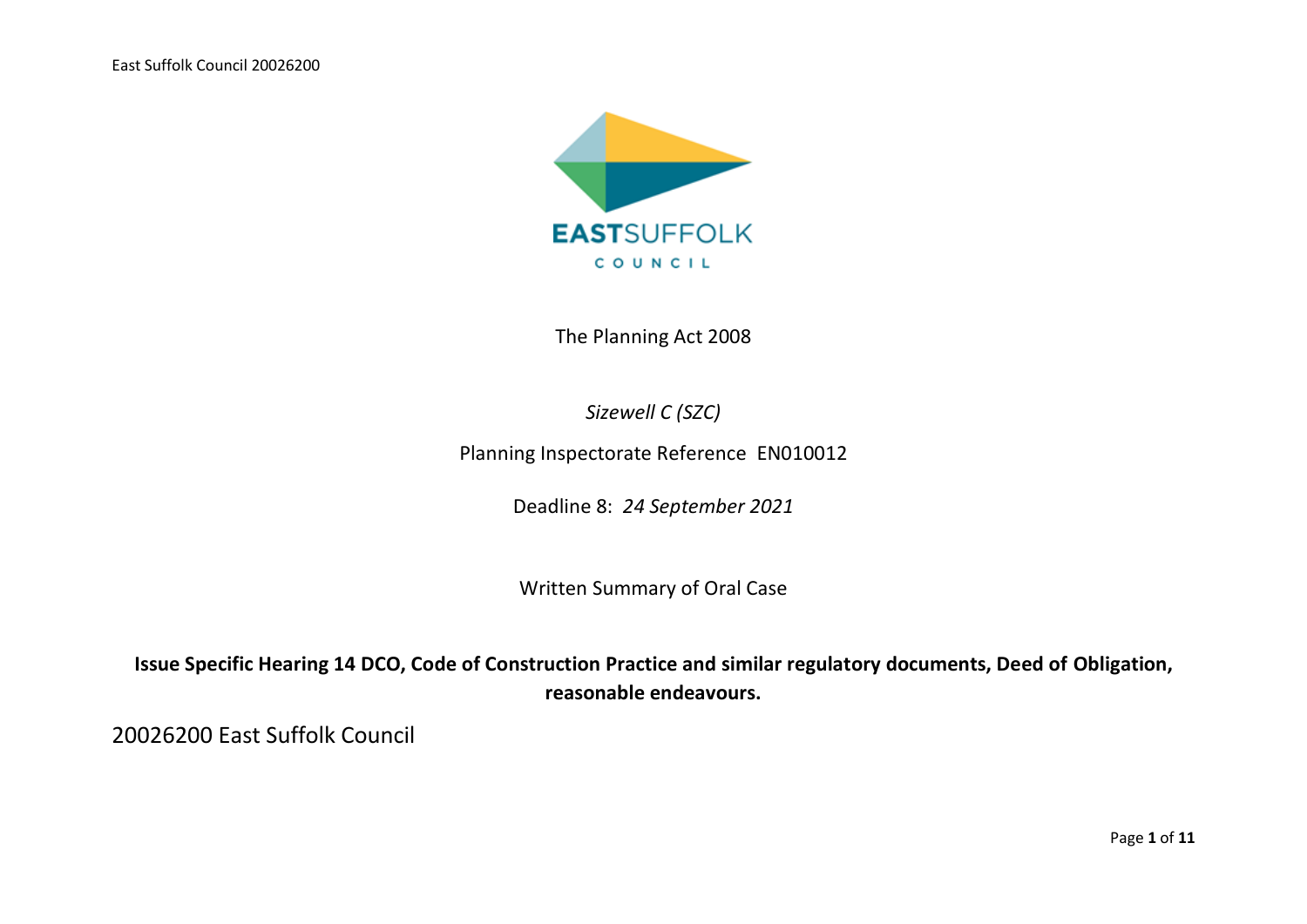| Issue Specific Hearing 14 (ISH) DCO, Code of Construction Practice and similar regulatory documents, Deed of Obligation, reasonable endeavours.                                                                |                                                                                                                                                                                                                                                                                                                                                                                                                                                                                                                                                                                                                                                                                   |  |
|----------------------------------------------------------------------------------------------------------------------------------------------------------------------------------------------------------------|-----------------------------------------------------------------------------------------------------------------------------------------------------------------------------------------------------------------------------------------------------------------------------------------------------------------------------------------------------------------------------------------------------------------------------------------------------------------------------------------------------------------------------------------------------------------------------------------------------------------------------------------------------------------------------------|--|
| <b>Agenda Item</b>                                                                                                                                                                                             | <b>East Suffolk Council Submissions</b>                                                                                                                                                                                                                                                                                                                                                                                                                                                                                                                                                                                                                                           |  |
| 1. Introductions                                                                                                                                                                                               | Speakers on behalf of East Suffolk Council:<br>Andrew Tait QC                                                                                                                                                                                                                                                                                                                                                                                                                                                                                                                                                                                                                     |  |
|                                                                                                                                                                                                                | Angus Walker, Solicitor, BDB Pitmans                                                                                                                                                                                                                                                                                                                                                                                                                                                                                                                                                                                                                                              |  |
| 2. Implications for the content and<br>drafting of the DCO of points raised<br>on the letter of 3 September 2021<br>from Walker Morris on behalf of<br>Northumbrian Water                                      | REP7-271 identifies the works comprised in the temporary desalination plant (i.e. Works 2M, 2N, 2O, 2P)<br>1.<br>but there is no requirement or trigger for their provision. ESC would like to secure notification of the<br>proposed location and subsequent relocations, either through a requirement or through the CoCP.<br>The long-term water supply solution for the Project will have to be subject to environmental assessment in<br>2.<br>so far as at variance from what has been assessed.                                                                                                                                                                            |  |
| 3. Articles 9, 9A and 9B of the<br>dDCO and in particular the points<br>made by Suffolk County Council in<br>their response to the Examining<br>Authority's commentary on the<br>DCO [PD-038]                  | ESC agrees with the position outlined by SCC and, for the reasons given by SCC, considers the answer to the<br>a)<br>first part of the question is 'no'. As to the second part of the question, for the avoidance of doubt, it would<br>be sensible to explain that the site licence must be a licence to operate SZC.                                                                                                                                                                                                                                                                                                                                                            |  |
| Without limiting the foregoing, the<br>ExA would like to hear argument<br>from Suffolk County Council and<br>the Applicant on:<br>a. Whether it is right not to require<br>the Secretary of State's consent to | ESC does not consider It appropriate to limit enforceability of the DoO to any transferee or Works 1A(a) -<br>b)<br>(h). If the operator of the MDS has insufficient control over the other sites (such as the accommodation<br>campus which is Work 3), then it is of concern that we could not enforce the obligations against them. For<br>example, if the transferee of Works $1A(a) - (h)$ is subject to an obligation to make 'reasonable endeavours'<br>to achieve some particular end, then it may be excused from achieving that end result on the basis that it<br>could not, reasonably, carry out the works on land it does not control. Furthermore, the Applicant's |  |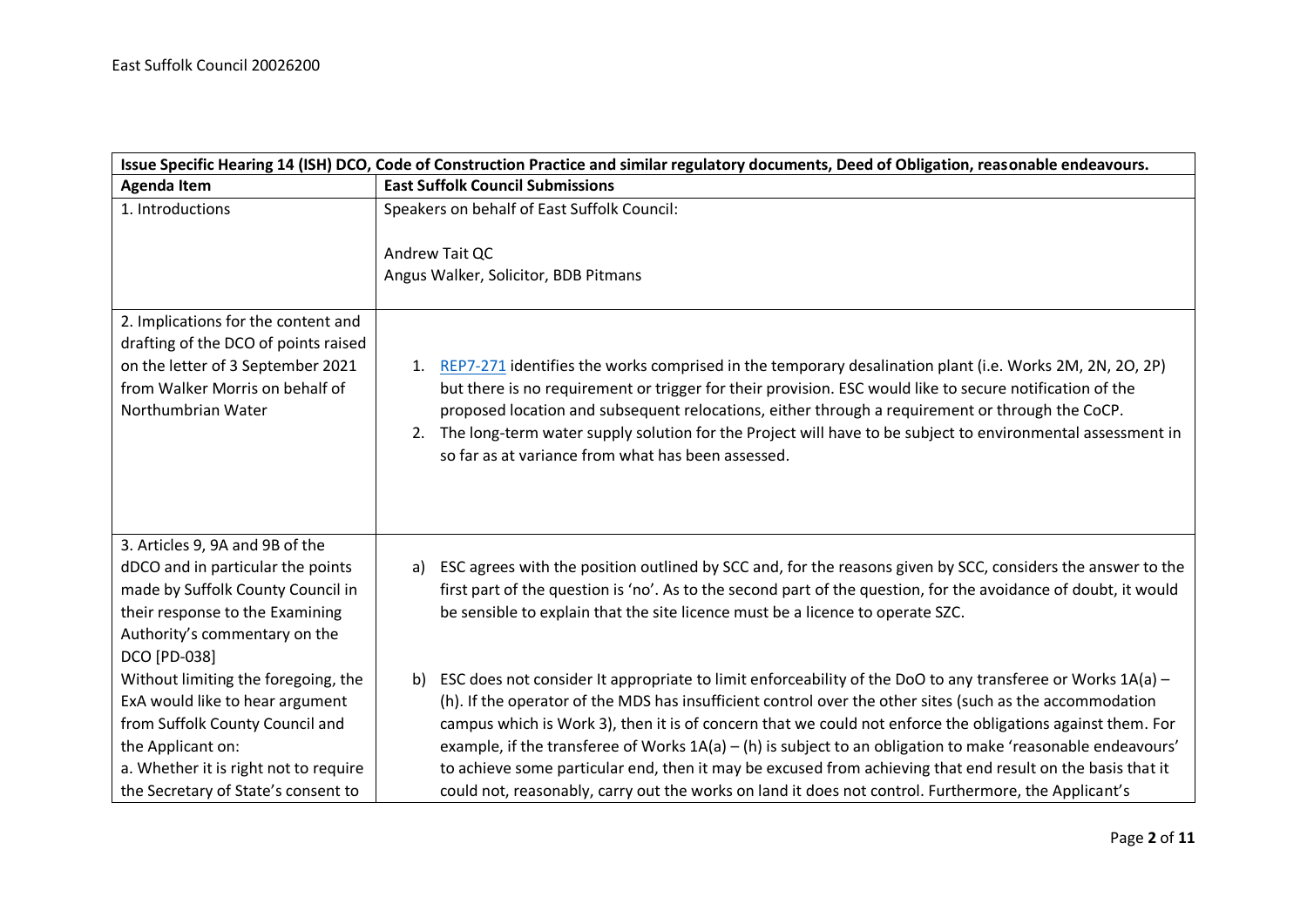transfer of the DCO to a person holding a licence under s.3 of the Nuclear Installations Act 1965 and if so whether it should be stated to be a licence to operate Sizewell C

b. Whether it is right to limit the enforceability of the Deed of Obligation to any person to whom the power to construct or operate Work No. 1A(a) to (h) has been transferred or granted under article 9

c. Should Art 9 state that the DoO is enforceable against the undertaker named in the DCO?

d. Whether there should be deeds of covenant by transferees in addition to the provisions of Art 9 as drafted in [REP7-006] (which is revision 8)

(The ExA notes in passing that Art 9(2) refers to Work No. 1(a) to (h). Should this be Work No. 1A(a) to (h)?)

(B) the trust deed referred to during ISH12, item 2(iv)

suggestion that the Secretary of State would always have ultimate control over the transferee and would perform its supervisory role under article 9(1) competently, ignores the provision in Article 9(6) which allows a transfer without the approval of the Secretary of State.

- c) ESC does not consider it is necessary for Article 9 to state that the Deed is enforceable against the undertaker as this is implicit in 9A(1) and in any event it is explicitly enforceable under the terms of the Deed itself, because they are a signatory to it. Successors are addressed through 9(5A) and (5B). No further change is required.
- d) ESC considers that deeds of covenant are useful in the context of there being more than one potential transferee. We are content with the suggested wording from SCC – to add the words 'and such transferee or lessee shall be treated for all purposes as the undertaker"
- e) ESC has sought to ensure that the 'evolving approach' in the Deed replicates s.106 as far as practicable, but is neutral about whether it should replicate the prohibition on appeals against refusals to amend the Deed within the first five years.

## B: Trust Deed

.

EDF will set up a Trust and ESC will be on the board of the Trust. ESC welcomes the commitment to the Deed of Trust as an additional provision to be used for improving biodiversity in the local area / re-wilding projects. However, ESC has not relied on it to inform its position on the application and understands that SZC Co. does not rely on it as a benefit of the Project. It could be described as an aspect of corporate social responsibility, which ESC welcomes but does not rely upon or invite the ExA to rely upon.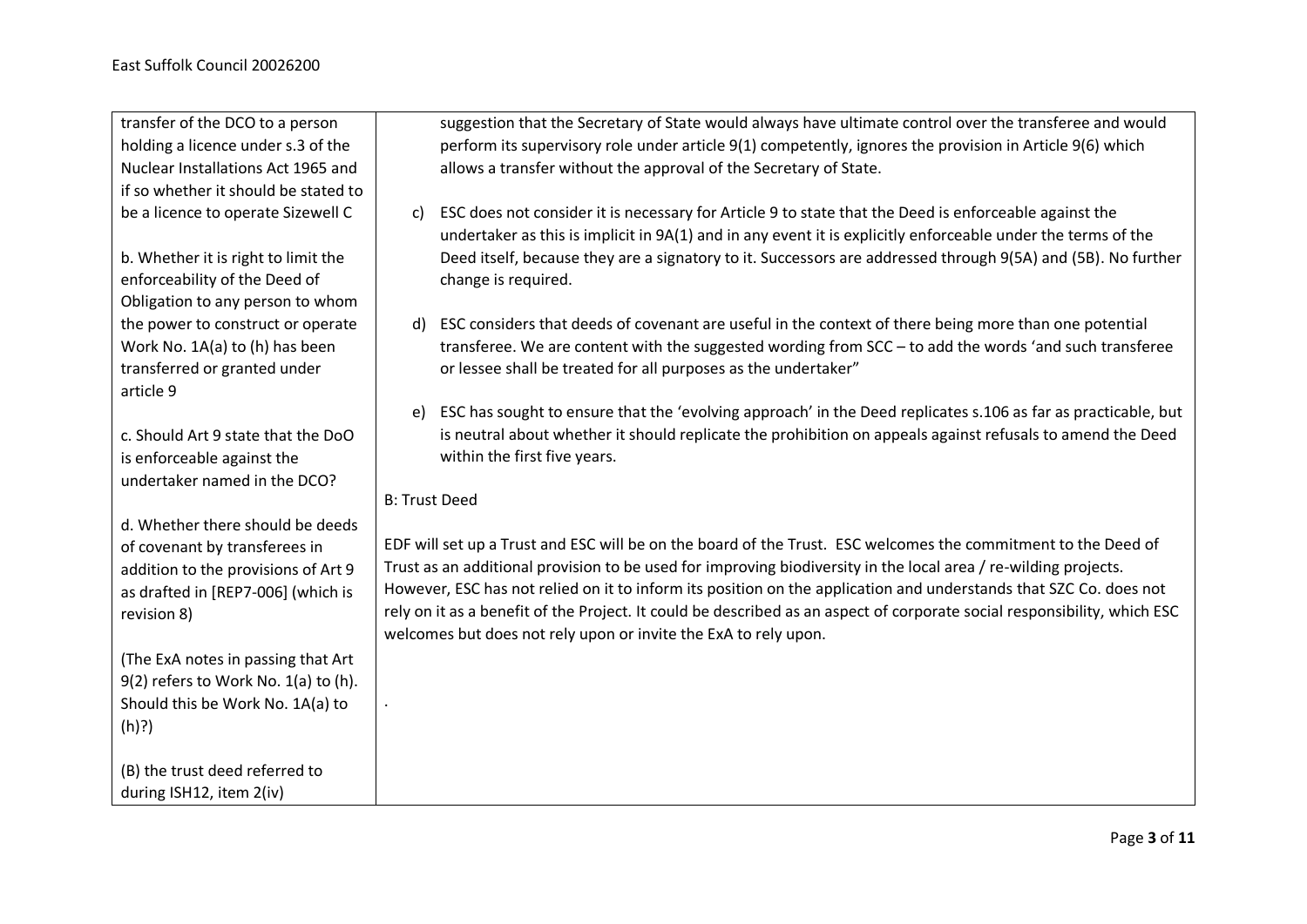| 4. Parameter plans and Approved<br>Plans - which take precedence? -<br>Art 4 of the dDCO and<br>Requirement 8                                                                     | ESC understands and is satisfied with the relationship between Requirements which have Approved Plans and<br>those which are subject to Parameter Plans and how that feeds into Articles 4(1) and (2). ESC will need to ensure<br>that the correct drawings are enumerated and so we welcome the Applicant's update to the drawing list and will<br>look at the compatibility schedules to ensure that the drawings are correctly identified.                     |  |
|-----------------------------------------------------------------------------------------------------------------------------------------------------------------------------------|-------------------------------------------------------------------------------------------------------------------------------------------------------------------------------------------------------------------------------------------------------------------------------------------------------------------------------------------------------------------------------------------------------------------------------------------------------------------|--|
| 5. Structure of Control Documents                                                                                                                                                 |                                                                                                                                                                                                                                                                                                                                                                                                                                                                   |  |
| and Subsequent Approvals - to<br>consider Appendix C to the<br>Applicant's Response to the                                                                                        | ESC does not disagree with the overall structure of the control documents and subsequent approvals.<br>a)<br>There issue is whether there are any documents that are not yet properly secured.                                                                                                                                                                                                                                                                    |  |
| Examining Authority's commentary<br>on the DCO [PD-038]                                                                                                                           | 1. We have some drafting points in respect of Schedule 22 to the DCO (list of certified docs), which we<br>will raise separately with the Applicant.                                                                                                                                                                                                                                                                                                              |  |
| a. to consider Appendix C to the<br>Applicant's Response to the<br>Examining Authority's commentary<br>on the DCO [PD-038].                                                       | b) CoCP<br>1. Requirement 2 should ensure that plans produced pursuant to the CoCP are themselves secured and<br>enforceable. Alternatively, this could be made clear in the CoCP itself.                                                                                                                                                                                                                                                                         |  |
| b. To include concerns flagged by<br>East Suffolk Council at ISH11 re:<br>the Code of Construction Practice.<br>c. To address certain delivery<br>questions including barriers on | CoCP says a DMMP will be prepared and submitted for approval and implemented as agreed. However,<br>2.<br>the requirement in respect of the DMMP at 4.1.3 must ensure that the DMMP is approved prior to<br>commencement of works (as per drafting for noise mitigation in CoCP 3.1.3). ESC understands that the<br>Applicant proposes to make this change in the next iteration of the CoCP, to be submitted at Deadline<br>8.                                   |  |
| non-railway land.<br>d. Other issues arising out of ISH12<br>and 13                                                                                                               | The Conventional Waste Management Strategy and Materials Management Strategy are Level 1<br>3.<br>documents (at paragraph 1.4.3 of Appendix C [REP7-058]). A Waste Management Plans and Materials<br>Management Plan as Level 2 documents are referred to in the CoCP but are not subject to approval by<br>ESC. The CoCP should be updated to include a requirement that those Level 2 plans must be approved<br>by ESC prior to commencement of relevant works. |  |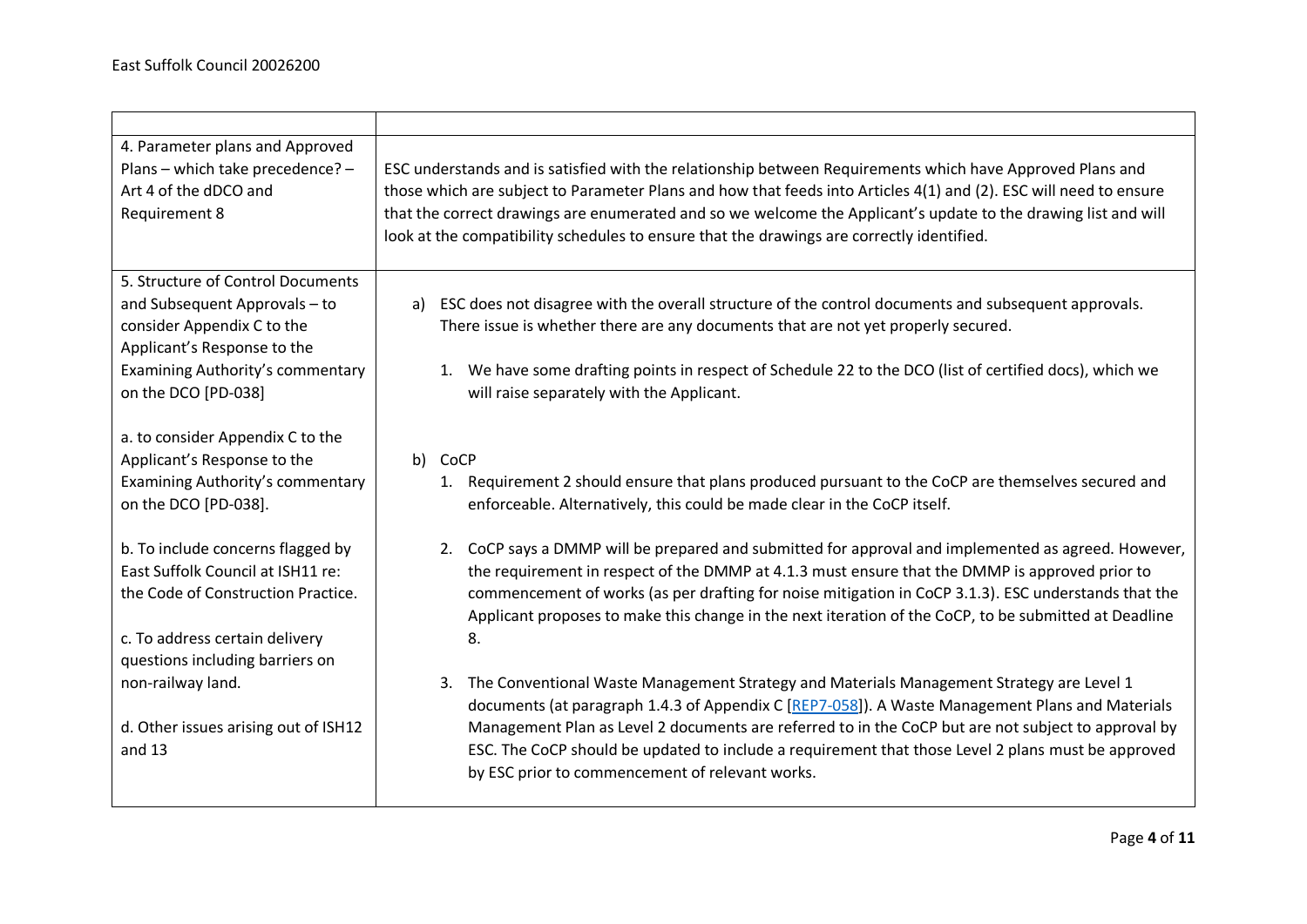| 4. In respect of Table 4.1 of the CoCP:                                                                                                                                                                                                                                                                                                                                                                                                                                                                                                                             |
|---------------------------------------------------------------------------------------------------------------------------------------------------------------------------------------------------------------------------------------------------------------------------------------------------------------------------------------------------------------------------------------------------------------------------------------------------------------------------------------------------------------------------------------------------------------------|
| i)<br>It is mentioned that an action level of 0.5g/m2/day dust deposition will be used to trigger dust<br>event reporting to the Environment Review Group. ESC requests that the dust deposition alert<br>level is changed to 0.2g/m2/day to align with the 0.2g/m2/day alert level threshold identified in<br>section 4.41 of the Institute of Air Quality Management's Guidance on Monitoring in the Vicinity of<br>Demolition and Construction sites. SZC have agreed this but failed to make the change.                                                        |
| States 'The use of stationary generators will be minimised through the provision of site electrical<br>ii)<br>power and use of alternative supply sources where possible.' It is positive to see a commitment to<br>the introduction of mains electrical power where possible, but ESC would like to see a commitment<br>to provide and use electrical site power at the earliest opportunity.                                                                                                                                                                      |
| 5. The NMMP is secured through CoCP. Points were made on this by ESC at ISH12 and there have been<br>further discussions as to the substance of the NMMP which will be reflected in the SoCG. We suggest<br>the following additional wording be included in the NMMP (we understand the Applicant is minded to<br>include these):                                                                                                                                                                                                                                   |
| At para 2.2.1 add the following obligation for SZC Co.'s Site Environmental Lead ( $5th$ bullet – new<br>i)<br>proposed words underlined): Undertaking investigations in relation to noise level exceedances<br>and to investigate any complaints received by the project in relation to noise and vibration issues,<br>including assessment of contractors' compliance with approved Bespoke Mitigation Plans, and<br>taking appropriate enforcement action against contractors found to be operating in breach of any<br>requirement of a Bespoke Mitigation Plan |
| At Para 4.4.4 - the following wording should be added at the end: "Section 60 authorises ESC to<br>ii)<br>serve a notice imposing requirements as to the way in which works are to be carried out in order<br>to control noise on construction sites, which is subject to a right of appeal by the recipient. A<br>person who contravenes any requirement of a section 60 notice without reasonable excuse shall<br>be quilty of an offence. Where the requirements of a section 60 notice reflect the measures set out                                             |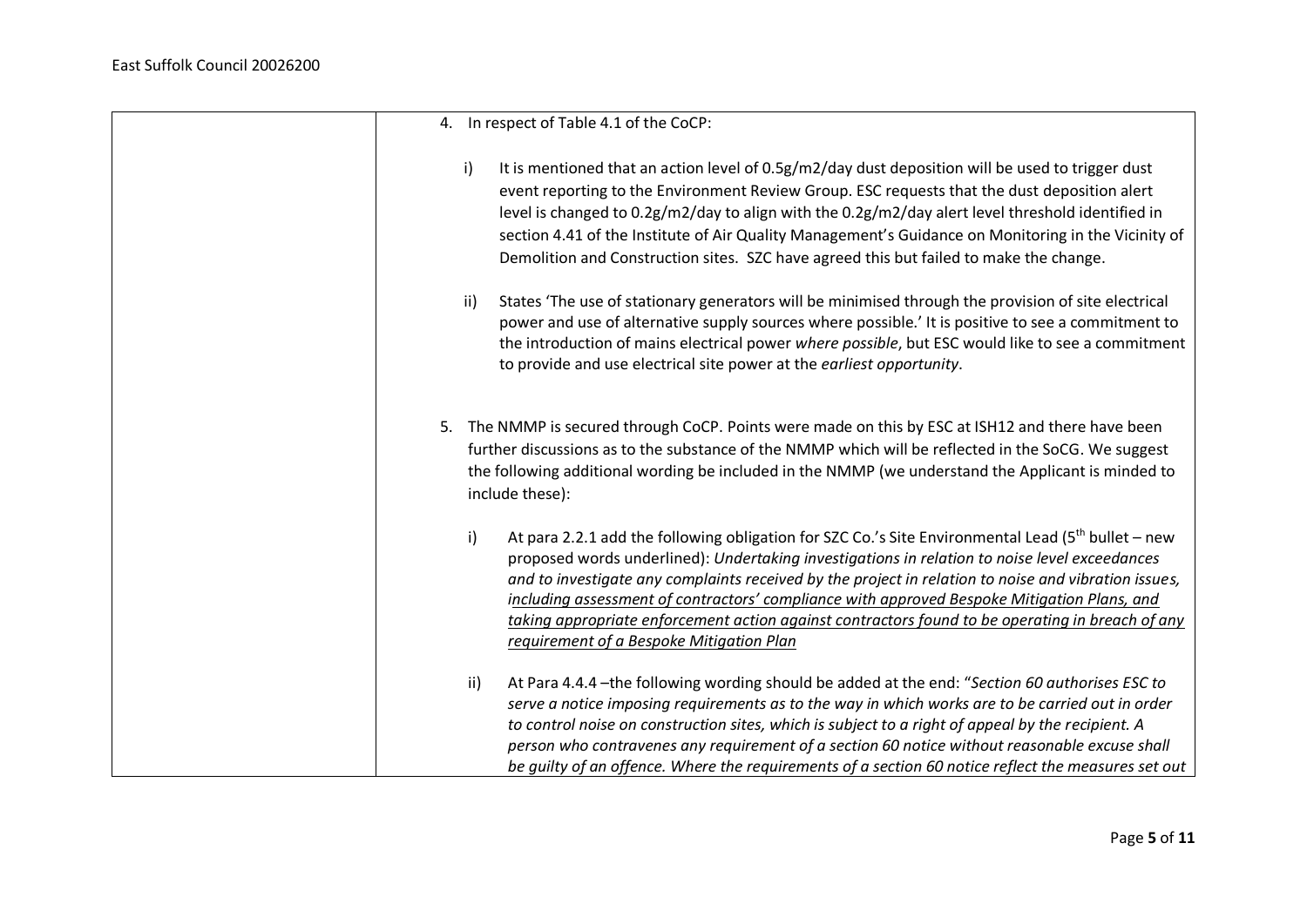|                                                            |              | in a Bespoke Mitigation Plan, those requirements would therefore be enforceable under section<br>60 of the Control of Pollution Act 1974 as well as under the DCO."                                                                                                                                                                                                                                                |
|------------------------------------------------------------|--------------|--------------------------------------------------------------------------------------------------------------------------------------------------------------------------------------------------------------------------------------------------------------------------------------------------------------------------------------------------------------------------------------------------------------------|
|                                                            |              | Provision should be made at 4.4.5 to preclude commencement until approval of the Bespoke<br>iii)<br>Mitigation Plan (or following the outcome of dispute resolution).                                                                                                                                                                                                                                              |
|                                                            | $\mathsf{c}$ |                                                                                                                                                                                                                                                                                                                                                                                                                    |
|                                                            |              | 1. In respect of Requirement 25, ESC is in discussion with the Applicant in respect of draft RMNS, which<br>is to be amended to include the process of further exploration of mitigation options including fencing<br>and relaying track, John Rhodes on behalf of the Applicant, at ISH 12 committed to this.                                                                                                     |
|                                                            | 2.           | We have been in discussion with the Applicant in respect of an amendment to the wording of<br>Requirement 25 and we understand there is likely to be agreement in respect of that requirement.<br>Our view is that the limitation between the hours of 11 and 6 should be removed. ESC is not<br>concerned about the Requirement being limited to Work 4 as that is going to be the operating stretch<br>of track. |
|                                                            | d)           |                                                                                                                                                                                                                                                                                                                                                                                                                    |
|                                                            |              | 1. ESC has asked the Applicant to consider an amendment to the LEMP for the 2VBP to include a<br>commitment to additional landscaping between the road and St Marys Church to mitigate the<br>heritage impacts.                                                                                                                                                                                                    |
|                                                            |              | 2. AD Principles - lighting - additional wording is required to reflect the importance of minimising light<br>spill;                                                                                                                                                                                                                                                                                               |
|                                                            |              | 3. Southern P&R additional wording in relation to legacy landscaping.                                                                                                                                                                                                                                                                                                                                              |
| 6. Other issues arising from<br>responses to the Examining |              | ESC has been in discussion with the Applicant on the drafting of the DCO.                                                                                                                                                                                                                                                                                                                                          |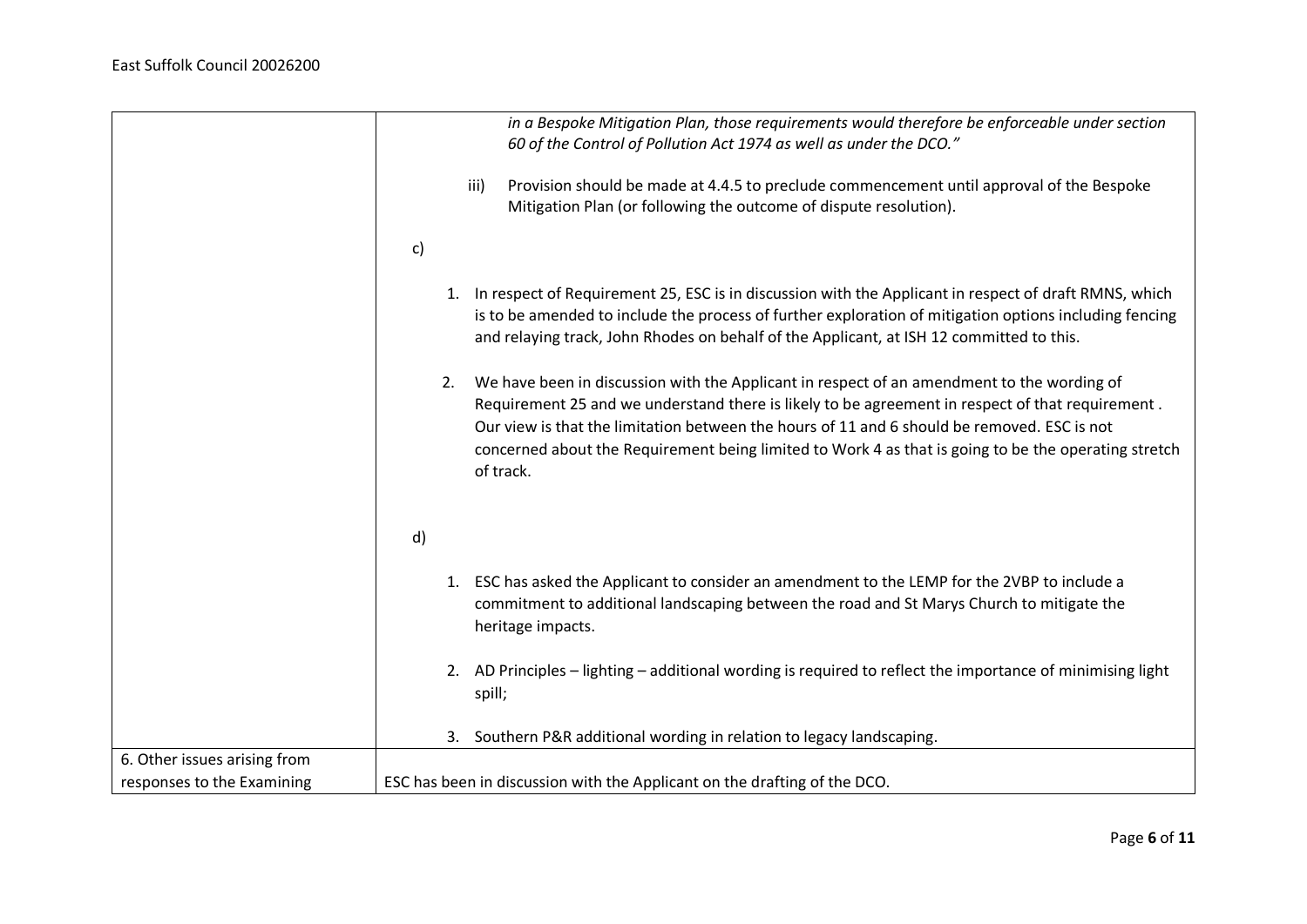| Authority's commentary on the |               |                                                                                                                                                                                                                                                                                                                                    |
|-------------------------------|---------------|------------------------------------------------------------------------------------------------------------------------------------------------------------------------------------------------------------------------------------------------------------------------------------------------------------------------------------|
| DCO [PD-038]                  | Requirements: |                                                                                                                                                                                                                                                                                                                                    |
|                               | 1.            | ESC welcomes the amendment to paragraph 1(4) of Schedule 2.                                                                                                                                                                                                                                                                        |
|                               |               |                                                                                                                                                                                                                                                                                                                                    |
|                               | 2.            | Requirement 1(5): remove the words 'and these are not triggered by commencement' and replace<br>with the words "and these requirements apply to all material operations including those excluded<br>from the definition of commence" to ensure that they cover works which do not fall within the<br>definition of "commencement". |
|                               | 3.            | Requirement 7A should include details concerning proposed review of the CPMMP - the Applicant<br>should be required to review on a regular basis and this should be submitted to ESC for approval.                                                                                                                                 |
|                               | 4.            | 12C should be amended to say construction works within SSSI must not be carried out (rather than<br>"must not commence") and also to relate only to works associated with the SSSI Crossing.                                                                                                                                       |
|                               | 5.            | Additional requirement 12D to be included to provide for Method Statement for works in SSSI - to<br>be approved before works in SSSI are carried out, and to cover pre-commencement.                                                                                                                                               |
|                               | 6.            | Requirement 14C to be amended to ensure that construction of Work 1A must not be carried out<br>until a marsh harrier plan has been approved, i.e to encompass pre-commencement activities.                                                                                                                                        |
|                               | 7.            | Requirement 22A wording agreed as discussed at ISH13, agreed between SCC, ESC and the<br>Applicant.                                                                                                                                                                                                                                |
|                               | 8.            | Requirement 24 should include a trigger as to when it should be approved.                                                                                                                                                                                                                                                          |
|                               | 9.            | Requirement 25: ESC are in discussion about revisions to this Requirement (as mentioned above).                                                                                                                                                                                                                                    |
|                               |               | 10. ESC no longer seek a requirement for a Maintenance Activities Plan.                                                                                                                                                                                                                                                            |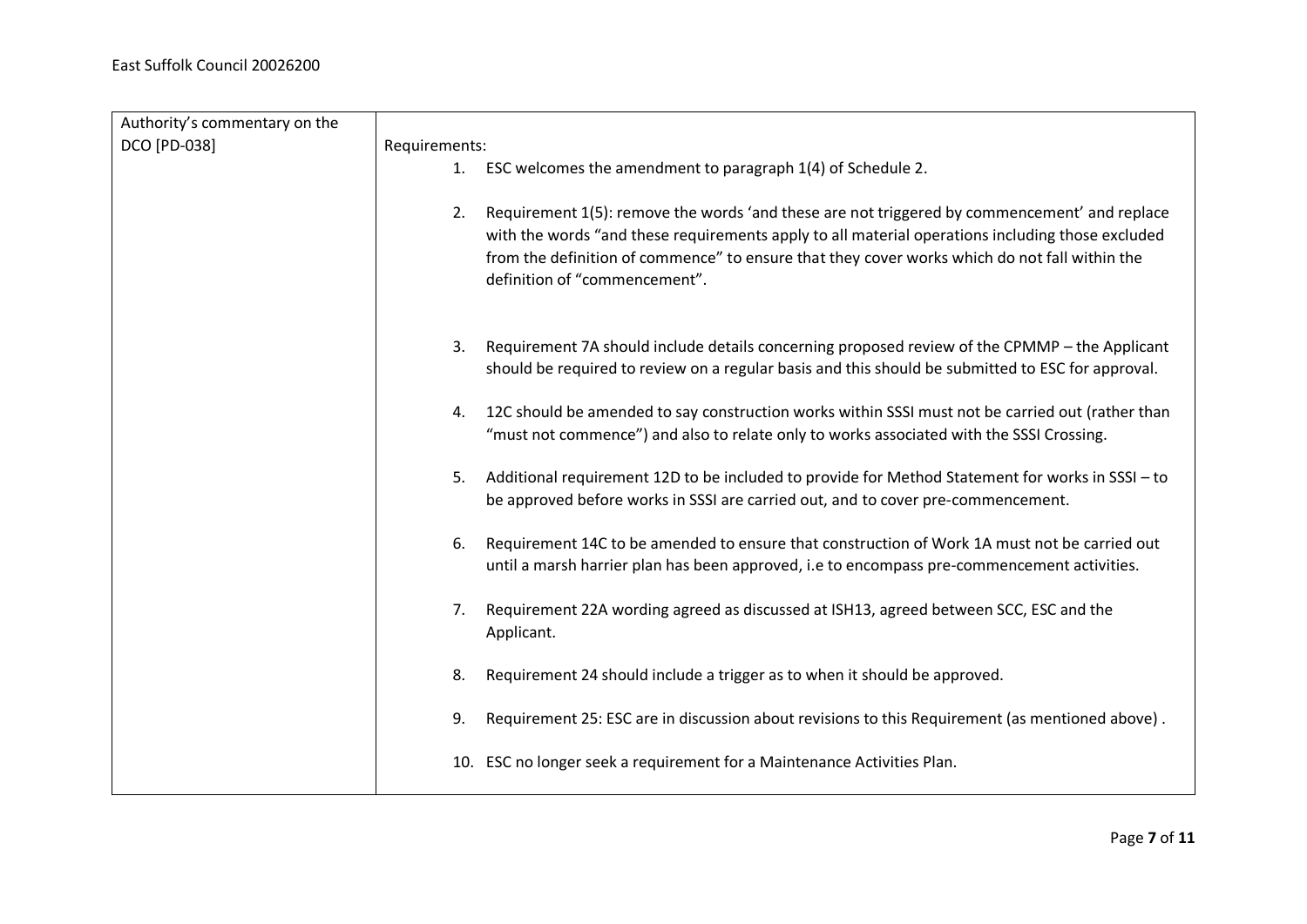|                                     |      | 11. ESC seeks an additional requirement in respect of operational noise limits, following the precedent<br>of Hinkley Point C. ESC are in discussion with the Applicant about what the control should be.<br>12. At Deadline 7 the Applicant submitted the Estate Wide Management Plan which is addressed in<br>Requirement 5C. ESC has some reservations about the content of the Plan, in particular with respect<br>to bat mitigation, which we have raised with the Applicant.<br>13. ESC has recently agreed a number of revisions to the requirements, at our request, that are to be<br>incorporated at Deadline 8 and look forward to reviewing those. |
|-------------------------------------|------|----------------------------------------------------------------------------------------------------------------------------------------------------------------------------------------------------------------------------------------------------------------------------------------------------------------------------------------------------------------------------------------------------------------------------------------------------------------------------------------------------------------------------------------------------------------------------------------------------------------------------------------------------------------|
| 7. Issues arising from responses to | DoO: |                                                                                                                                                                                                                                                                                                                                                                                                                                                                                                                                                                                                                                                                |
| ExQs2 on the DCO, DoO and           |      |                                                                                                                                                                                                                                                                                                                                                                                                                                                                                                                                                                                                                                                                |
| related matters                     |      | 1. ESC has raised a number of detailed drafting comments with the Applicant and is hopeful that those will be<br>reflected in the next version.                                                                                                                                                                                                                                                                                                                                                                                                                                                                                                                |
|                                     | 2.   | The Deed should ensure that the MTF is consulted and engaged on updates and reviews to the CPMMP<br>(currently the Deed only empowers the MTF to make recommendations in respect of Smelt mitigation -<br>Schedule 11, section 9.4) and the Terms of Reference do not empower the MTF to make recommendations<br>etc. It should be made clear, through the ToR or the Deed, that the MTF will be expected to review and<br>make recommendations in respect of any updates to the CPMMP.                                                                                                                                                                        |
|                                     |      | 3. Schedule 17 role of Suffolk Design Review Panel - ESC is seeking clarification from the Applicant on costs<br>and the role of the Panel.                                                                                                                                                                                                                                                                                                                                                                                                                                                                                                                    |
|                                     | 4.   | Schedule 12, Noise Mitigation Scheme - ESC seeks certain amendments to the NMS which are subject to<br>ongoing discussion with the Applicant.                                                                                                                                                                                                                                                                                                                                                                                                                                                                                                                  |
|                                     |      | 5. At ISH8 the Applicant committed to fund AQ monitoring carried out by ESC. ESC understands that Schedule<br>2 to the Deed (Council Resourcing) is to be further updated to provide additional funding to cover ESC's AQ<br>and noise monitoring                                                                                                                                                                                                                                                                                                                                                                                                              |
| 8. Reasonable endeavours            |      |                                                                                                                                                                                                                                                                                                                                                                                                                                                                                                                                                                                                                                                                |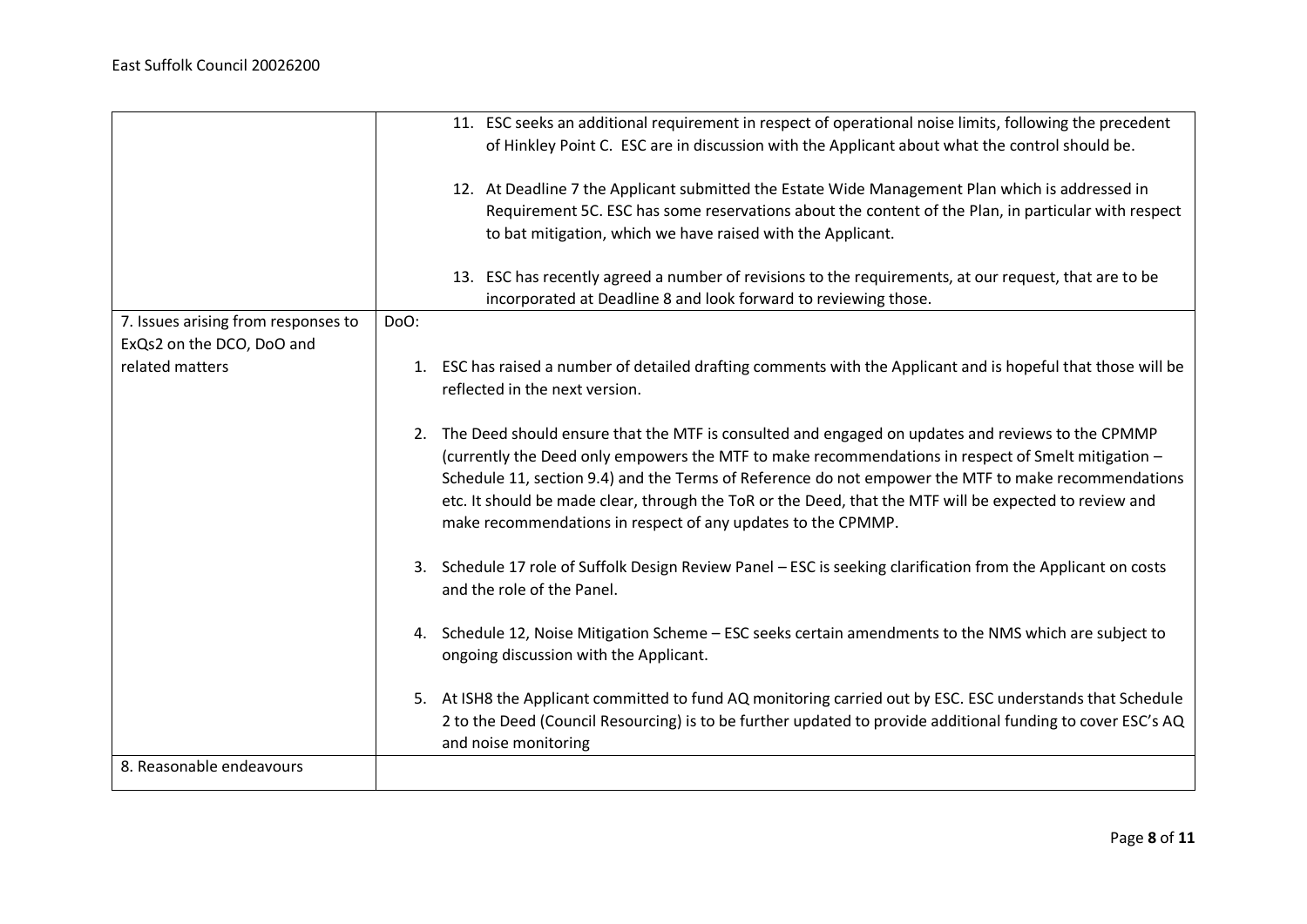| ESC has raised a number of concerns in relation to the Applicant's proposal to use reasonable endeavours to                                                                                                                                                                                                                                                                                                                                                                                                                                                                                                                                                                                                                                                                                                                                                                                                                     |
|---------------------------------------------------------------------------------------------------------------------------------------------------------------------------------------------------------------------------------------------------------------------------------------------------------------------------------------------------------------------------------------------------------------------------------------------------------------------------------------------------------------------------------------------------------------------------------------------------------------------------------------------------------------------------------------------------------------------------------------------------------------------------------------------------------------------------------------------------------------------------------------------------------------------------------|
| comply with the indicative timetable in the Implementation Plan [REP2-044]. At ISH14 the Applicant proposed an                                                                                                                                                                                                                                                                                                                                                                                                                                                                                                                                                                                                                                                                                                                                                                                                                  |
| amendment to the Construction Method Statement, compliance with which is secured through Requirement 8. ESC                                                                                                                                                                                                                                                                                                                                                                                                                                                                                                                                                                                                                                                                                                                                                                                                                     |
| understands that the intention is for the Construction Method Statement to include longstop triggers which must                                                                                                                                                                                                                                                                                                                                                                                                                                                                                                                                                                                                                                                                                                                                                                                                                 |
| be achieved, in addition to a continued requirement on the undertaker to use reasonable endeavours to deliver the                                                                                                                                                                                                                                                                                                                                                                                                                                                                                                                                                                                                                                                                                                                                                                                                               |
| relevant works/mitigation prior to those longstops.                                                                                                                                                                                                                                                                                                                                                                                                                                                                                                                                                                                                                                                                                                                                                                                                                                                                             |
| The Applicant committed to providing the updated Construction Method Statement at Deadline 8. ESC will                                                                                                                                                                                                                                                                                                                                                                                                                                                                                                                                                                                                                                                                                                                                                                                                                          |
| comment on the mechanism, wording and proposed longstop triggers in the Construction Method Statement at<br>Deadline 9.                                                                                                                                                                                                                                                                                                                                                                                                                                                                                                                                                                                                                                                                                                                                                                                                         |
| ESC confirmed that it is content for reasonable endeavours to remain as a strand of the Applicant's strategy but<br>considers that it is insufficient on its own, or even together with the agreed Contingency Fund. ESC welcomes the<br>proposed removal of the word 'indicative' in respect of the implementation plan but remains of the view that a<br>clear commitment to delivery of the accommodation campus and caravan site is essential. ESC reiterated its<br>reference to para 1.5.18 of REP7-057, which committed the Applicant to a requirement to deliver the caravan park<br>by a certain trigger. An equivalent provision must also be made in respect of the accommodation campus.                                                                                                                                                                                                                            |
| ESC therefore remains of the view that the Applicant must commit to a longstop by which time the caravan site and<br>accommodation campus must be delivered. At REP7-057, the Applicant indicated that the longstop would be<br>included in the Deed of Obligation. However, ESC is open to the Applicant's current suggestion that the longstop be<br>secured through Requirement 8.                                                                                                                                                                                                                                                                                                                                                                                                                                                                                                                                           |
| ESC noted that the accommodation campus and caravan park comprise embedded mitigation in the Applicant's<br>Environmental Statement. The Housing Fund sits alongside that embedded mitigation and is not a replacement for<br>it. The Housing Contingency Fund is a separate fund, which is only intended to deal with a temporary expedient<br>arising from and delay in compliance with the longstop requirement. How the Contingency Fund would be applied<br>in the extreme circumstances of non-compliance with the longstop is not something we can identify at present. The<br>whole purpose of the campus and caravan park is to address issues relating to the quantum of supply. The<br>Contingency Fund simply provides a means of addressing the delay other than stopping the Project. It is designed<br>to address a remote prospect which ESC hopes will not arise. That is why the commitment to a long-stop is |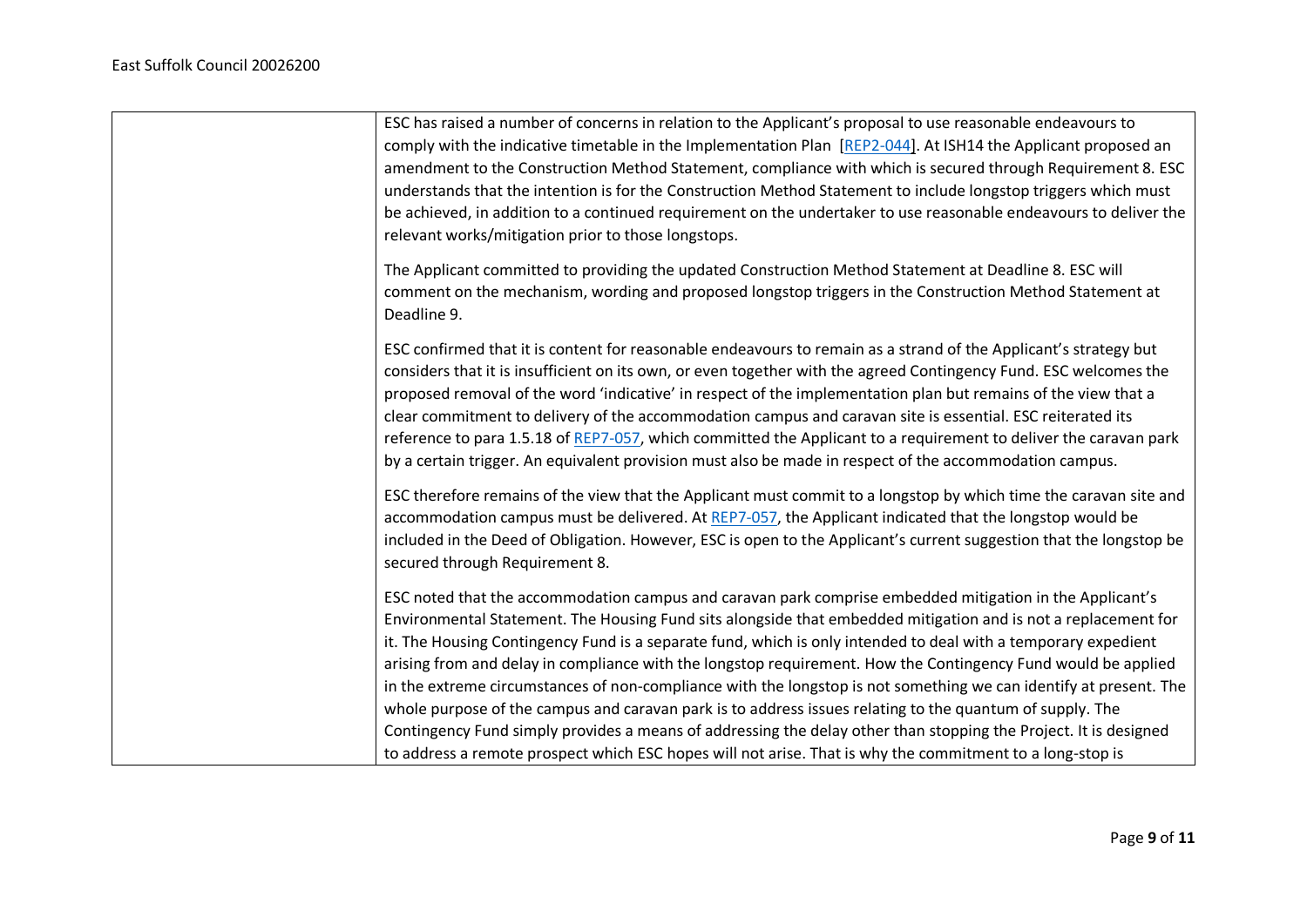|                                    | considered to be so important and ESC looks forward to seeing the Applicant's proposals to secure that long-stop<br>at Deadline 8. |
|------------------------------------|------------------------------------------------------------------------------------------------------------------------------------|
|                                    |                                                                                                                                    |
|                                    | As to the invitation from the ExA to comment on Table 2 of PD-042, ESC notes that the table relates entirely to the                |
|                                    | Deemed Marine Licence and in those circumstances, it does not have any comments to make.                                           |
|                                    |                                                                                                                                    |
| 9. Practical arrangements for      | ESC has recently advised the Applicant, that we will need around 1 week's notice as we need to have two of ESC's                   |
| submission and form of the         | solicitors in the office to sign / seal an agreement. The aim is for this to be achieved by Deadline 10 which has just             |
| Applicant's preferred draft DCO,   | been pushed back by a week until 12 October. SCC signing day is a Wednesday so this could be done on 6 October.                    |
| executed DoO and allied            |                                                                                                                                    |
| documentation                      |                                                                                                                                    |
| 10. The Examining Authority        | Noted.                                                                                                                             |
| reminds the Applicant and the      |                                                                                                                                    |
| Councils of point 27 of Annex B    |                                                                                                                                    |
| "Observations on the draft section |                                                                                                                                    |
| 106 agreement" to [PD-009] of 22   |                                                                                                                                    |
| December 2020 - the need for the   |                                                                                                                                    |
| <b>Confirmation and Compliance</b> |                                                                                                                                    |
| Document and the confirmations     |                                                                                                                                    |
| from the councils that the right   |                                                                                                                                    |
| parties and land interests are     |                                                                                                                                    |
| bound and that the s.106           |                                                                                                                                    |
| agreement (now DoO) has been       |                                                                                                                                    |
| properly executed.                 |                                                                                                                                    |
| 11. Any other matters relevant to  |                                                                                                                                    |
| the subject matter of this ISH     |                                                                                                                                    |
| 12. Close of the hearing           |                                                                                                                                    |